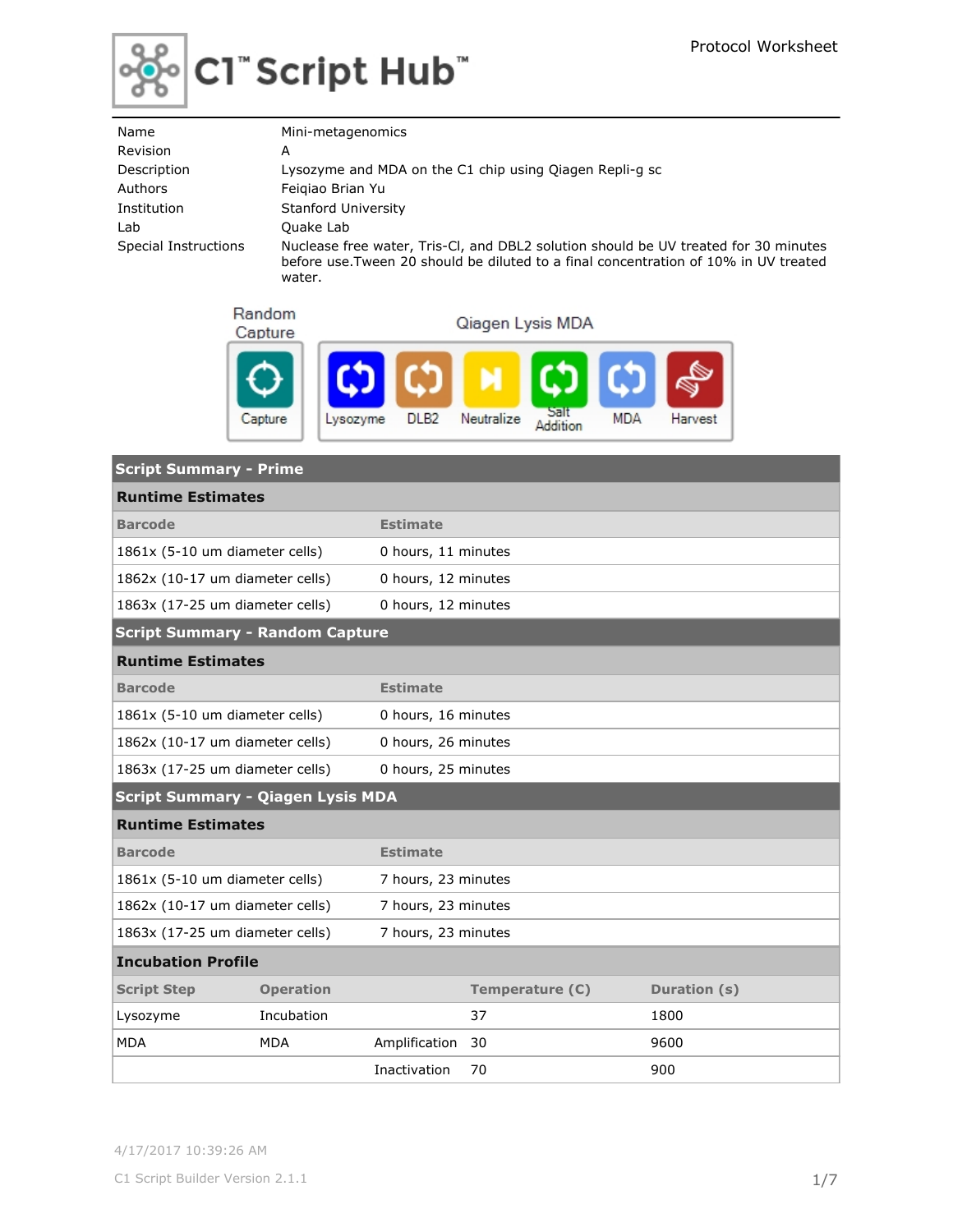

## **Script Reagent Details - Prime**



| <b>Reagent Loading</b>                                  |             |                    |                   |                      |
|---------------------------------------------------------|-------------|--------------------|-------------------|----------------------|
| <b>Name</b>                                             | Volume (µl) | <b>IFC Inlet</b>   | <b>Notes</b>      |                      |
| Harvest Reagent                                         | 200 µl      | A1                 |                   |                      |
| Harvest Reagent                                         | $200$ µl    | A2                 |                   |                      |
| <b>Blocking Reagent</b><br>$\bullet$                    | $2$ 15 µ    | C1                 |                   |                      |
| <b>Blocking Reagent</b><br>$\qquad \qquad \blacksquare$ | $15 \mu$    | C <sub>2</sub>     |                   |                      |
| Harvest Reagent                                         | $20 \mu$    | P <sub>1</sub>     |                   |                      |
| Harvest Reagent                                         | $20 \mu$    | P <sub>2</sub>     |                   |                      |
| <b>Reagent Mix Recipe - Prime</b>                       |             |                    |                   |                      |
| <b>Blocking Reagent</b>                                 |             |                    |                   |                      |
| <b>Reagent (Stock Concentration)</b>                    |             | Mix Prep $(\mu I)$ | <b>Prep Conc.</b> | <b>Chamber Conc.</b> |
| C1 Blocking RGT (1X)                                    |             |                    |                   |                      |
| <b>Harvest Reagent</b>                                  |             |                    |                   |                      |
| <b>Reagent (Stock Concentration)</b>                    |             | Mix Prep $(\mu I)$ | <b>Prep Conc.</b> | <b>Chamber Conc.</b> |
| C1 Harvest RGT (1X)                                     |             |                    |                   |                      |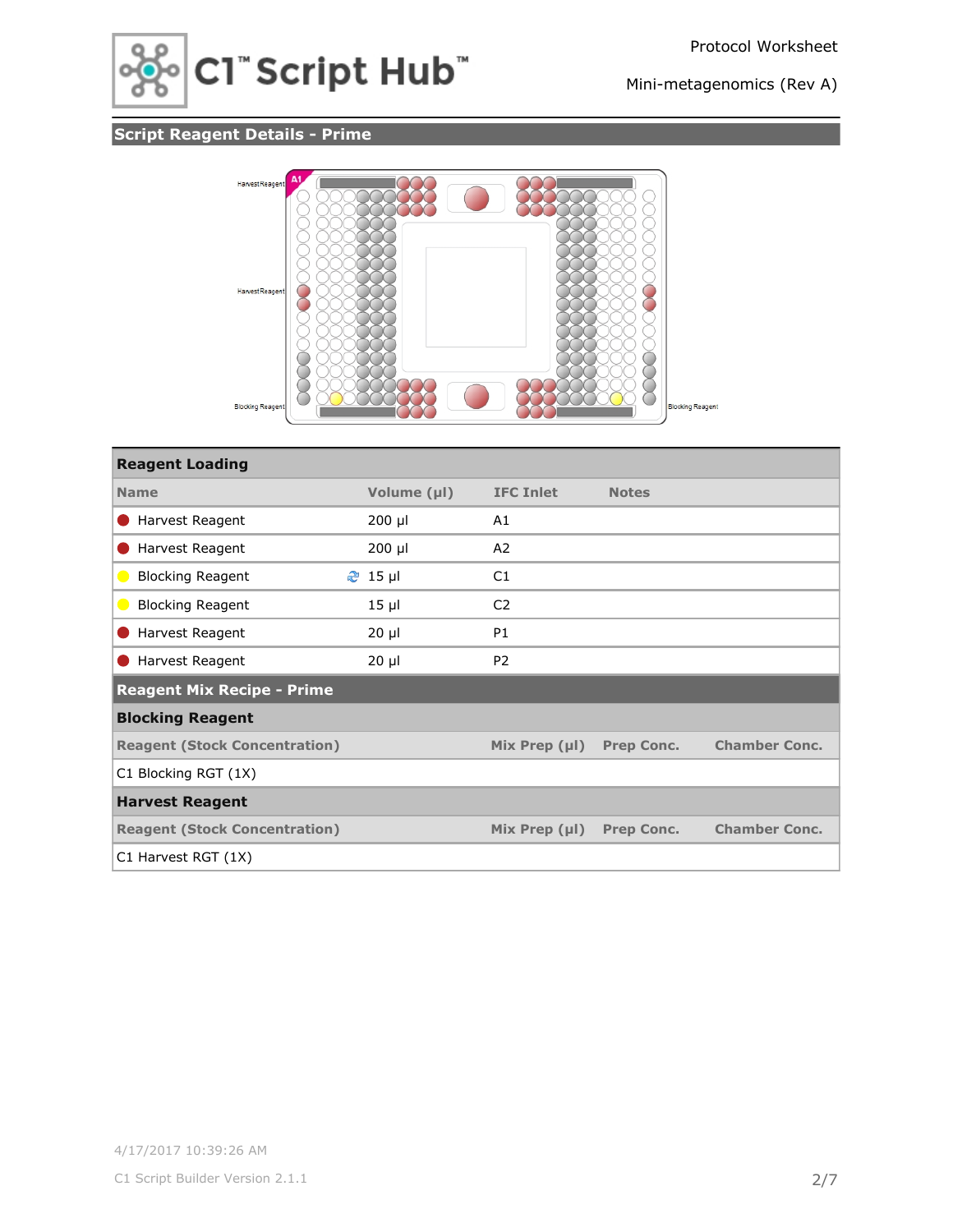

## **Script Reagent Details - Random Capture**



| <b>Inlet Reuse</b>                                                                                                                                                                                                                                                                                                                                            |                  |                     |                                          |                   |                                                              |  |  |  |
|---------------------------------------------------------------------------------------------------------------------------------------------------------------------------------------------------------------------------------------------------------------------------------------------------------------------------------------------------------------|------------------|---------------------|------------------------------------------|-------------------|--------------------------------------------------------------|--|--|--|
| <b>Name</b>                                                                                                                                                                                                                                                                                                                                                   | <b>IFC Inlet</b> | <b>Instructions</b> |                                          |                   |                                                              |  |  |  |
| Cell Mix                                                                                                                                                                                                                                                                                                                                                      | C1               |                     | Aspirate inlet prior to loading reagents |                   |                                                              |  |  |  |
| Flowthrough Outlet                                                                                                                                                                                                                                                                                                                                            | C <sub>2</sub>   |                     |                                          |                   | Aspirate inlet prior to loading reagents (1862x, 1863x only) |  |  |  |
| <b>Reagent Loading</b>                                                                                                                                                                                                                                                                                                                                        |                  |                     |                                          |                   |                                                              |  |  |  |
| <b>Name</b>                                                                                                                                                                                                                                                                                                                                                   | Volume (µl)      |                     | <b>IFC Inlet</b>                         | <b>Notes</b>      |                                                              |  |  |  |
| ● Preloading Reagent                                                                                                                                                                                                                                                                                                                                          | ₹ 20             |                     | 2                                        |                   |                                                              |  |  |  |
| Cell Mix                                                                                                                                                                                                                                                                                                                                                      | $\approx$ 10     |                     | C1                                       |                   |                                                              |  |  |  |
| <b>Reagent Mix Recipe - Random Capture</b>                                                                                                                                                                                                                                                                                                                    |                  |                     |                                          |                   |                                                              |  |  |  |
| <b>Preloading Reagent</b>                                                                                                                                                                                                                                                                                                                                     |                  |                     |                                          |                   |                                                              |  |  |  |
| <b>Chamber Conc.</b><br><b>Reagent (Stock Concentration)</b><br>Mix Prep $(\mu I)$<br><b>Prep Conc.</b>                                                                                                                                                                                                                                                       |                  |                     |                                          |                   |                                                              |  |  |  |
| C1 Preloading RGT (1X)                                                                                                                                                                                                                                                                                                                                        |                  |                     |                                          |                   |                                                              |  |  |  |
| <b>Cell Mix</b>                                                                                                                                                                                                                                                                                                                                               |                  |                     |                                          |                   |                                                              |  |  |  |
| Special Instructions:                                                                                                                                                                                                                                                                                                                                         |                  |                     |                                          |                   |                                                              |  |  |  |
| SAMPLE PREPARATION                                                                                                                                                                                                                                                                                                                                            |                  |                     |                                          |                   |                                                              |  |  |  |
| Centrifuged quickly for the dirt to settle in the tube (typically using 2 mL tube)<br>Transfer clear sample into a clean tube<br>Spin down the sample at 5000g for 7 min<br>Remove the supernatent and resuspend the cells in UV treated 1% NaCl<br>Dilute to~2 cells per nL (2*10^6 cells / mL) in UV treated 1% NaCl.<br>Load 15 uL into cell loading port. |                  |                     |                                          |                   |                                                              |  |  |  |
| <b>Reagent (Stock Concentration)</b>                                                                                                                                                                                                                                                                                                                          |                  |                     | Mix Prep $(\mu I)$                       | <b>Prep Conc.</b> | <b>Chamber Conc.</b>                                         |  |  |  |
| Cells $\sim$ 2 Million/mL                                                                                                                                                                                                                                                                                                                                     |                  |                     | 20                                       |                   |                                                              |  |  |  |

20 Total Prep Volume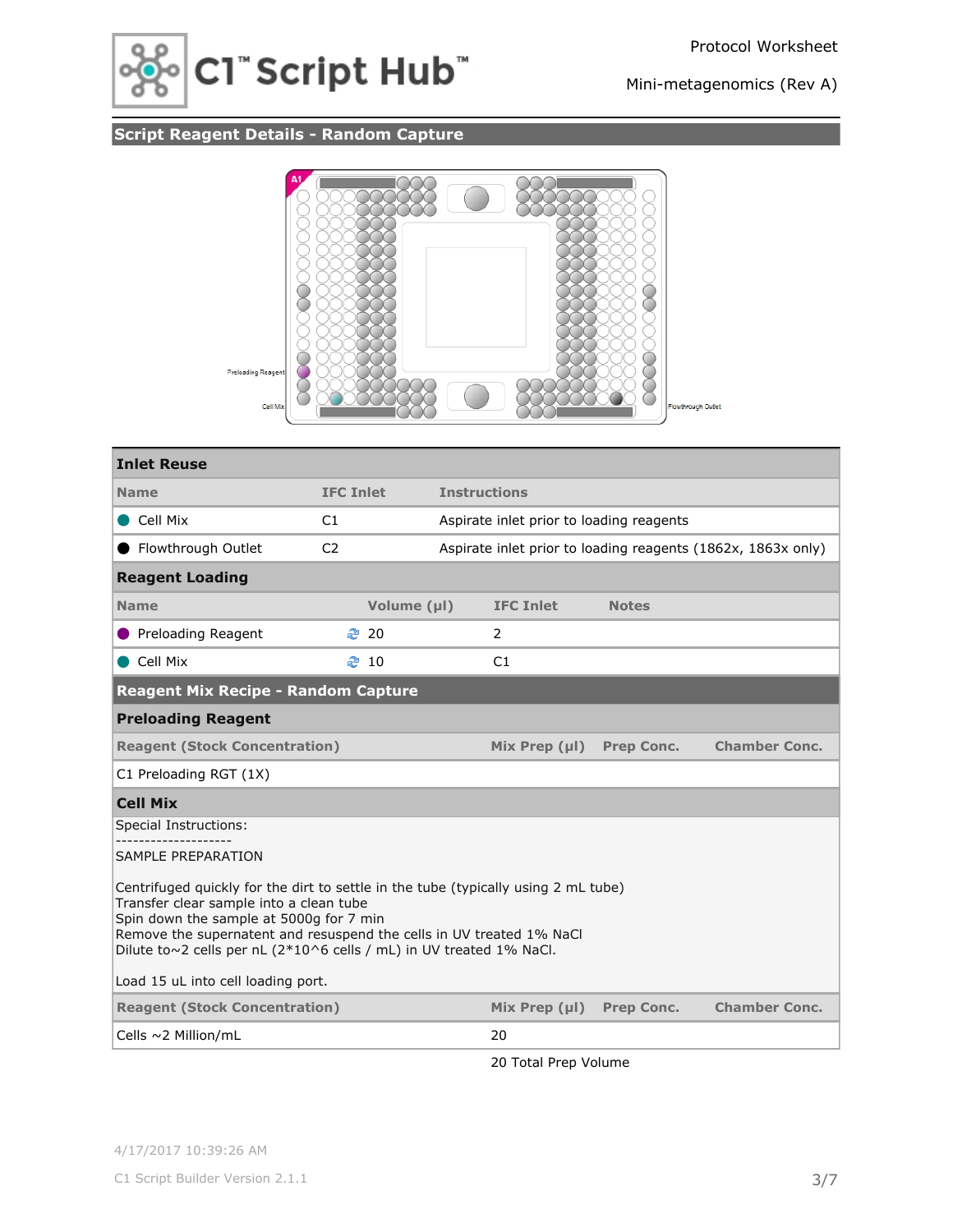

## **Script Reagent Details - Qiagen Lysis MDA**



| <b>Inlet Reuse</b>                                                                                                         |                  |                                          |                     |                    |                   |                      |
|----------------------------------------------------------------------------------------------------------------------------|------------------|------------------------------------------|---------------------|--------------------|-------------------|----------------------|
| <b>Name</b>                                                                                                                | <b>IFC Inlet</b> |                                          | <b>Instructions</b> |                    |                   |                      |
| <b>O</b> Preloading Reagent                                                                                                | 2                | Aspirate inlet prior to loading reagents |                     |                    |                   |                      |
| <b>Reagent Loading</b>                                                                                                     |                  |                                          |                     |                    |                   |                      |
| <b>Name</b>                                                                                                                |                  | Volume (µl)                              |                     | <b>IFC Inlet</b>   | <b>Notes</b>      |                      |
| Preloading Reagent                                                                                                         | ₹ 20             |                                          |                     | 2                  |                   |                      |
| Lysozyme Mix                                                                                                               | $\overline{7}$   |                                          |                     | 3                  |                   |                      |
| DLB2 lysis mix                                                                                                             | $\overline{7}$   |                                          |                     | 4                  |                   |                      |
| Qiagen Stop Buffer<br>$\bullet$                                                                                            | 9                |                                          |                     | 6                  |                   |                      |
| <b>Qiagen Salt Addition Master</b><br>Mix                                                                                  | 24               |                                          |                     | $\overline{7}$     |                   |                      |
| Qiagen MDA Enzyme Mix                                                                                                      | 24               |                                          |                     | 8                  |                   |                      |
| Harvest Reagent                                                                                                            |                  | 180 µl each                              |                     | Harvest Inlets     |                   |                      |
| Reagent Mix Recipe - Qiagen Lysis MDA                                                                                      |                  |                                          |                     |                    |                   |                      |
| <b>Preloading Reagent</b>                                                                                                  |                  |                                          |                     |                    |                   |                      |
| <b>Reagent (Stock Concentration)</b>                                                                                       |                  |                                          |                     | Mix Prep $(\mu I)$ | Prep Conc.        | <b>Chamber Conc.</b> |
| C1 Preloading RGT (1X)                                                                                                     |                  |                                          |                     |                    |                   |                      |
| <b>DLB2 solution (Secondary: 1X)</b>                                                                                       |                  |                                          |                     |                    |                   |                      |
| Special Instructions:                                                                                                      |                  |                                          |                     |                    |                   |                      |
| This is the same thing as Buffer D2 in the Qiagen repli-g sc protocol.<br>DLB2 is UV treated for 30 min after preparation. |                  |                                          |                     |                    |                   |                      |
| <b>Reagent (Stock Concentration)</b>                                                                                       |                  |                                          |                     | Mix Prep $(\mu I)$ | <b>Prep Conc.</b> | <b>Chamber Conc.</b> |
| DLB Buffer (1X)                                                                                                            |                  |                                          |                     | 33                 | 0.9167            |                      |
| <b>DTT</b>                                                                                                                 |                  |                                          |                     | 3                  |                   |                      |

4/17/2017 10:39:26 AM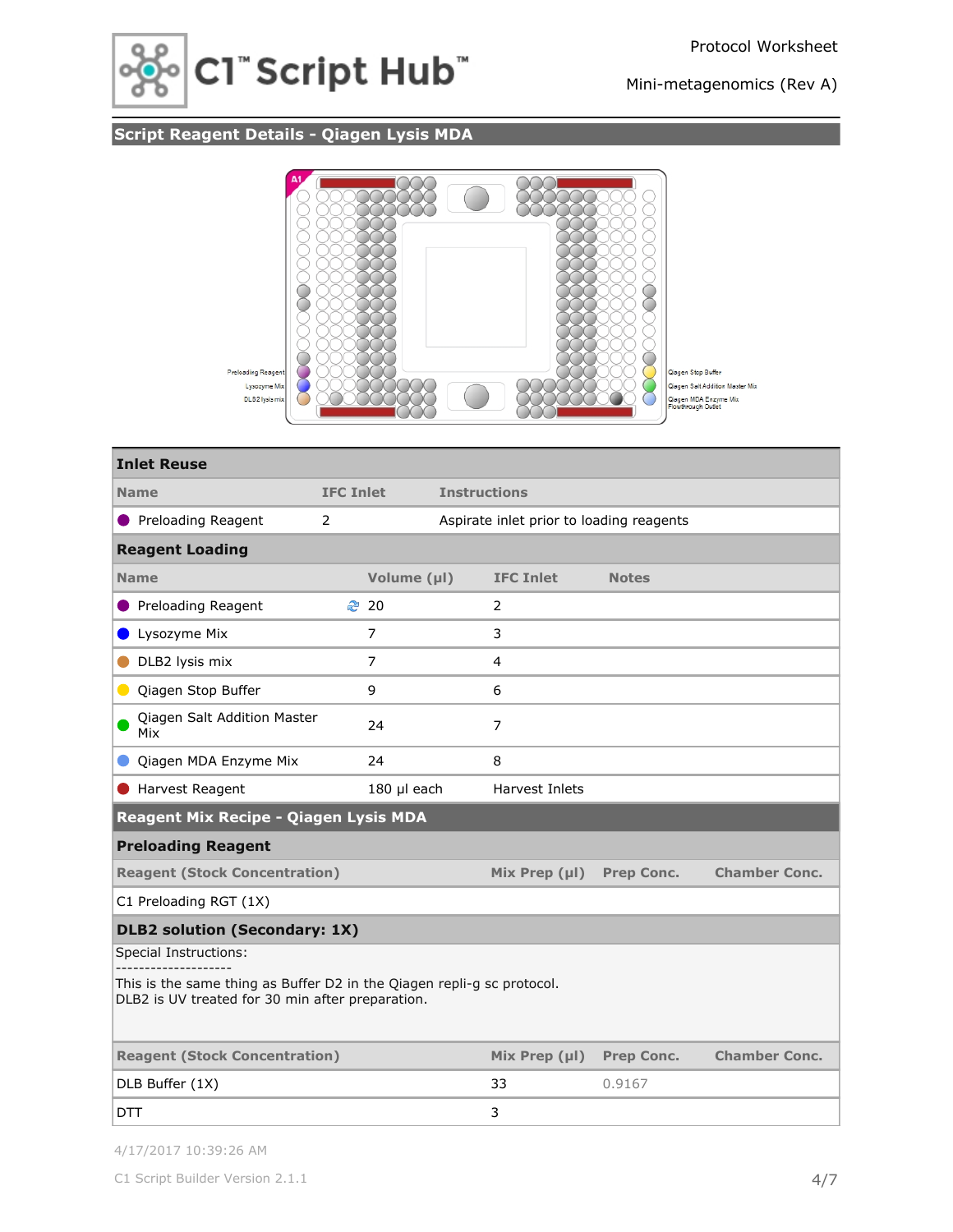

|                                                                                                                                                                                                                                                                         | 36 Total Prep Volume    |                   |                      |  |
|-------------------------------------------------------------------------------------------------------------------------------------------------------------------------------------------------------------------------------------------------------------------------|-------------------------|-------------------|----------------------|--|
| <b>DLB2 lysis mix</b>                                                                                                                                                                                                                                                   |                         |                   |                      |  |
| <b>Reagent (Stock Concentration)</b>                                                                                                                                                                                                                                    | Mix Prep $(\mu I)$      | Prep Conc.        | <b>Chamber Conc.</b> |  |
| Tween 20 (10%)                                                                                                                                                                                                                                                          | $\mathbf{1}$            | 0.5               | 0.2                  |  |
| DLB2 solution (1X)                                                                                                                                                                                                                                                      | 19                      | 0.95              | 0.38                 |  |
|                                                                                                                                                                                                                                                                         | 20 Total Prep Volume    |                   |                      |  |
| <b>Qiagen Stop Buffer</b>                                                                                                                                                                                                                                               |                         |                   |                      |  |
| <b>Reagent (Stock Concentration)</b>                                                                                                                                                                                                                                    | Mix Prep $(\mu I)$      | <b>Prep Conc.</b> | <b>Chamber Conc.</b> |  |
| Repli-g stop solution (1X)                                                                                                                                                                                                                                              | 19                      | 0.95              | 0.2717               |  |
| Tween 20 (10%)                                                                                                                                                                                                                                                          | $\mathbf{1}$            | 0.5               | 0.143                |  |
|                                                                                                                                                                                                                                                                         | 20 Total Prep Volume    |                   |                      |  |
| <b>Qiagen MDA Enzyme Mix</b>                                                                                                                                                                                                                                            |                         |                   |                      |  |
| <b>Reagent (Stock Concentration)</b>                                                                                                                                                                                                                                    | Mix Prep $(\mu I)$      | <b>Prep Conc.</b> | <b>Chamber Conc.</b> |  |
| Repli-g Single Cell Polymerase (1X)                                                                                                                                                                                                                                     | 3                       | 0.0889            | 0.0398               |  |
| Repli-g Single Cell Reaction Buffer (1X)                                                                                                                                                                                                                                | 30.75                   | 0.9111            | 0.4082               |  |
|                                                                                                                                                                                                                                                                         | 33.75 Total Prep Volume |                   |                      |  |
| <b>Harvest Reagent</b>                                                                                                                                                                                                                                                  |                         |                   |                      |  |
| Samples do not need to be diluted prior to measuring DNA concentration                                                                                                                                                                                                  |                         |                   |                      |  |
|                                                                                                                                                                                                                                                                         |                         |                   |                      |  |
| <b>Reagent (Stock Concentration)</b>                                                                                                                                                                                                                                    | Mix Prep $(\mu I)$      | <b>Prep Conc.</b> | <b>Chamber Conc.</b> |  |
| C1 Harvest RGT (1X)                                                                                                                                                                                                                                                     |                         |                   |                      |  |
| <b>Lysozyme Mix</b>                                                                                                                                                                                                                                                     |                         |                   |                      |  |
| Special Instructions:<br>Tris-CI should be UV be UV treated for 30 min before use.<br>Tween 20 should be diluted to a final concentration of 10% in UV treated water.<br>Ready-Lyse should be diluted to a final concentration of 400 U/uL in UV treated 10 mM Tris-Cl. |                         |                   |                      |  |
| <b>Reagent (Stock Concentration)</b>                                                                                                                                                                                                                                    | Mix Prep $(\mu I)$      | <b>Prep Conc.</b> | <b>Chamber Conc.</b> |  |
| UltraPure Tris-Cl (10 mM)                                                                                                                                                                                                                                               | 7.5                     | 1.5               | 1.0005               |  |
| Tween 20 (10%)                                                                                                                                                                                                                                                          | 21.2                    | 4.24              | 2.8281               |  |

50 Total Prep Volume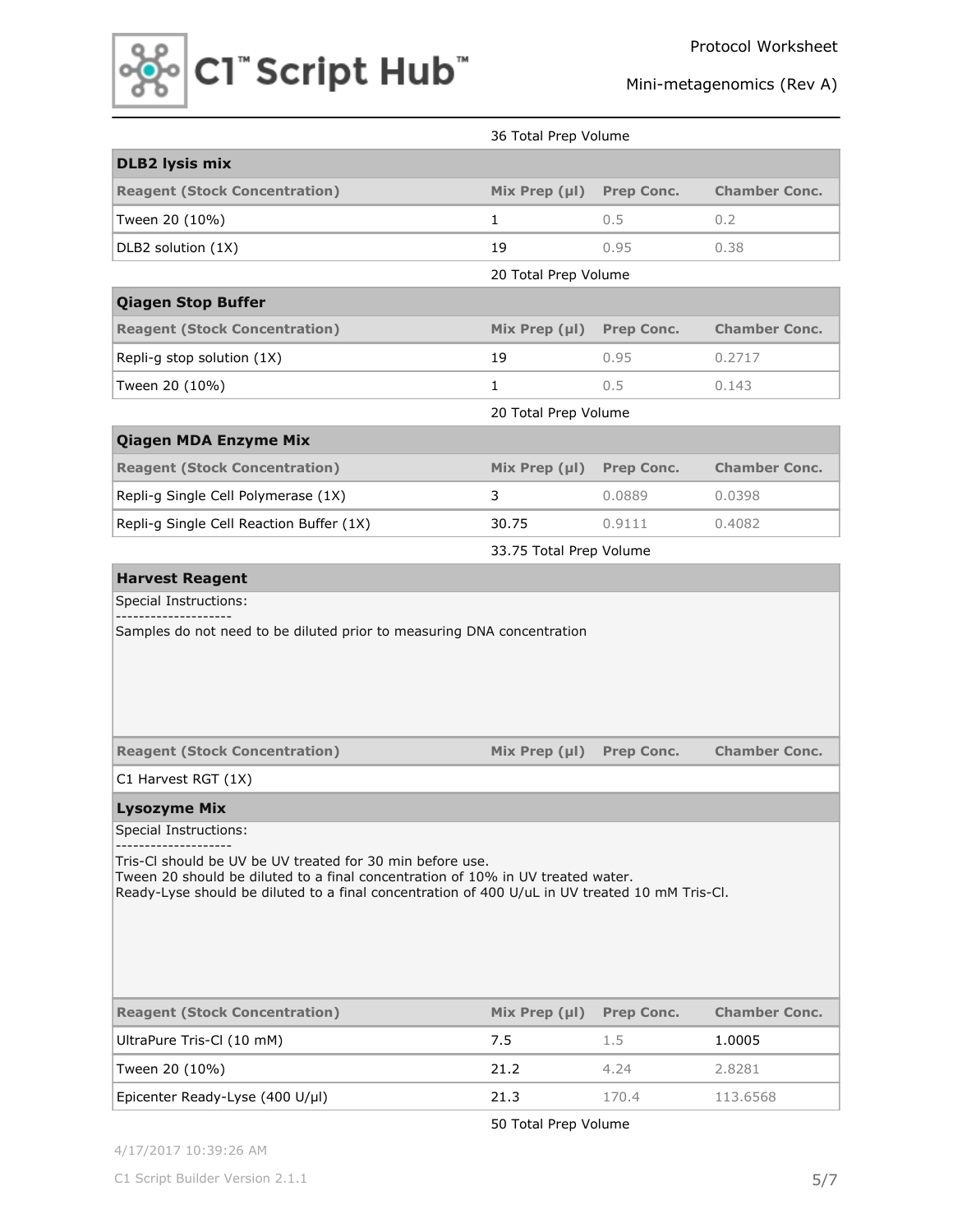

## **Qiagen Salt Addition Master Mix**

| Comments:                                 |                    |                   |                      |  |  |  |
|-------------------------------------------|--------------------|-------------------|----------------------|--|--|--|
| Inuclease free water: UV treat for 30 min |                    |                   |                      |  |  |  |
| <b>Reagent (Stock Concentration)</b>      | Mix Prep $(\mu I)$ | <b>Prep Conc.</b> | <b>Chamber Conc.</b> |  |  |  |
| nuclease free water $(1X)$                | 16.25              | 0.4815            | 0.3905               |  |  |  |
| Repli-g single cell reaction buffer (1X)  | 13                 | 0.3852            | 0.3124               |  |  |  |
| Repli-g stop solution $(1X)$              | 2.25               | 0.0667            | 0.0541               |  |  |  |
| DLB2 solution (1X)                        | 2.25               | 0.0667            | 0.0541               |  |  |  |

33.75 Total Prep Volume